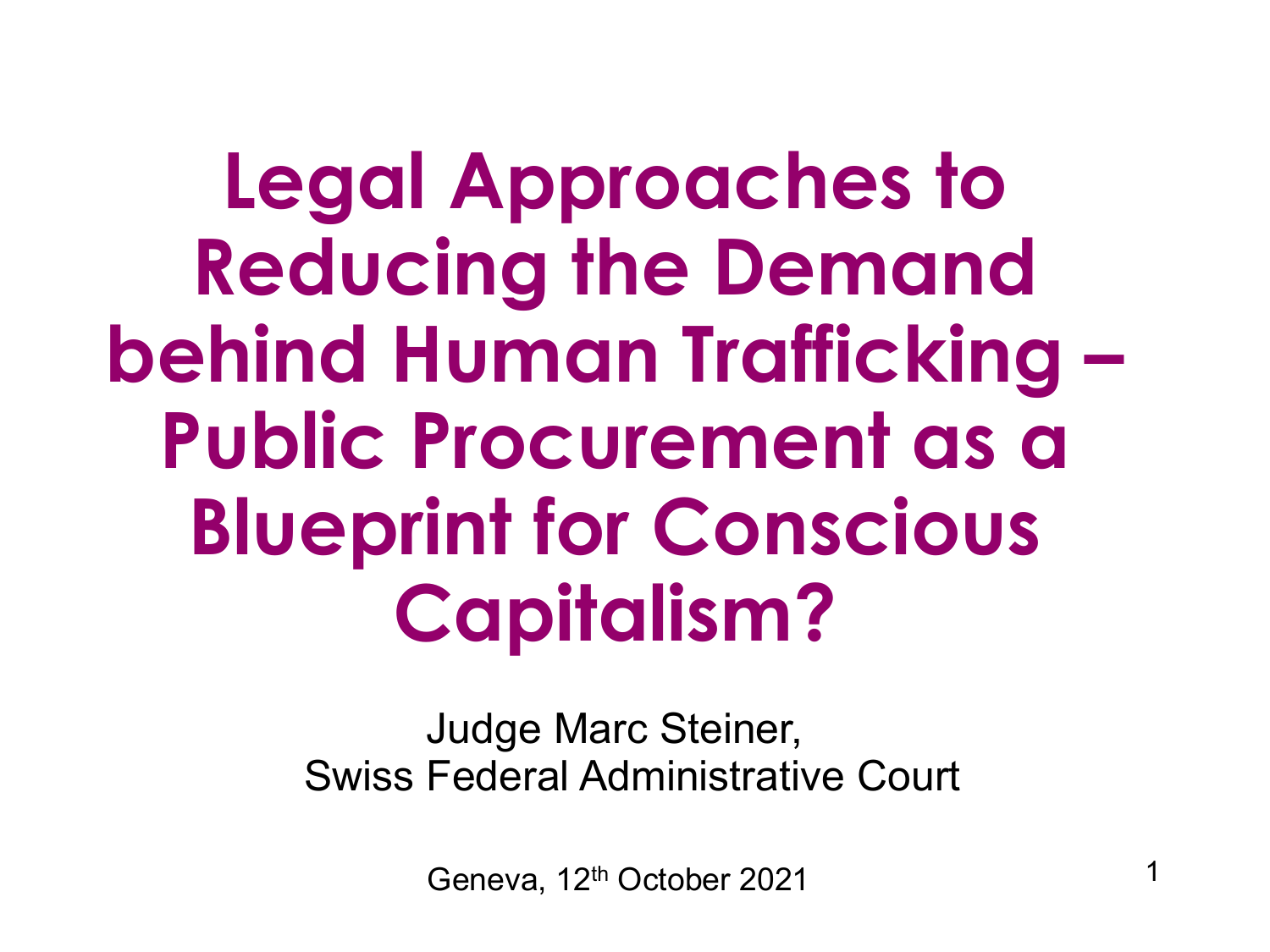## **Wider context: What challenges need to be addressed to make the world a better place?**

- Ask and make transparent how money is invested (especially in Switzerland considering the importance of its financial market)

- Ask how to design development aid and trade contracts and trade regulation (including dispute settlement)

- Ask how to make more transparent and how to regulate supply chain management of enterprises

Geneva, 12th October 2021 **2** 2 - Ask how to make more transparent and how to regulate supply chain management of public entities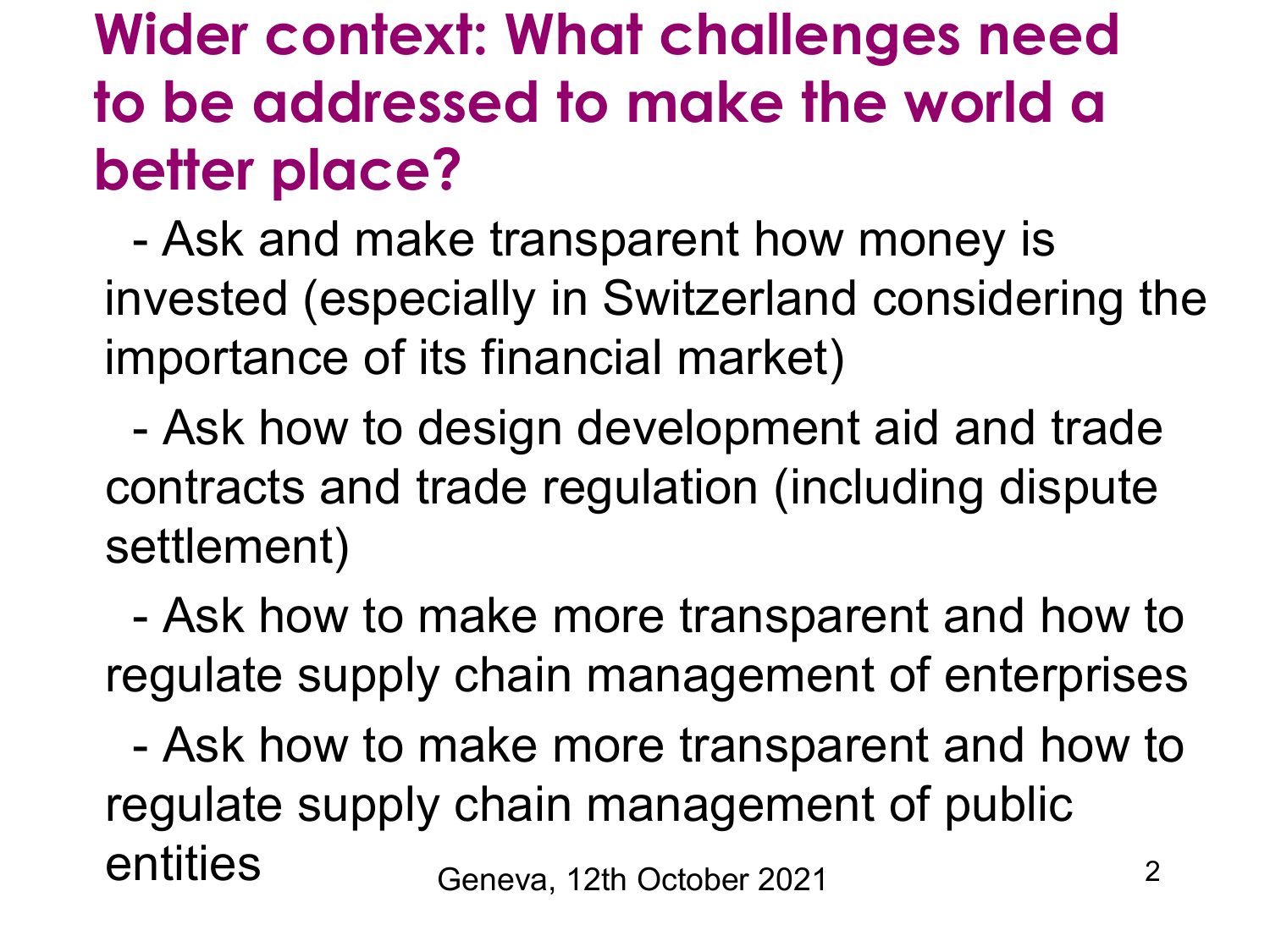## **Purpose and topics of the presentation**

- Legal history / tracing the mindset change
- The revision of the GPA (2012): Green Public Procurement endorsed, "constructive ambiguity" concerning social aspects
- Relevance of the EU public procurement reform 2014
- The Swiss regime on public procurement: Competition based on quality, innovation, sustainability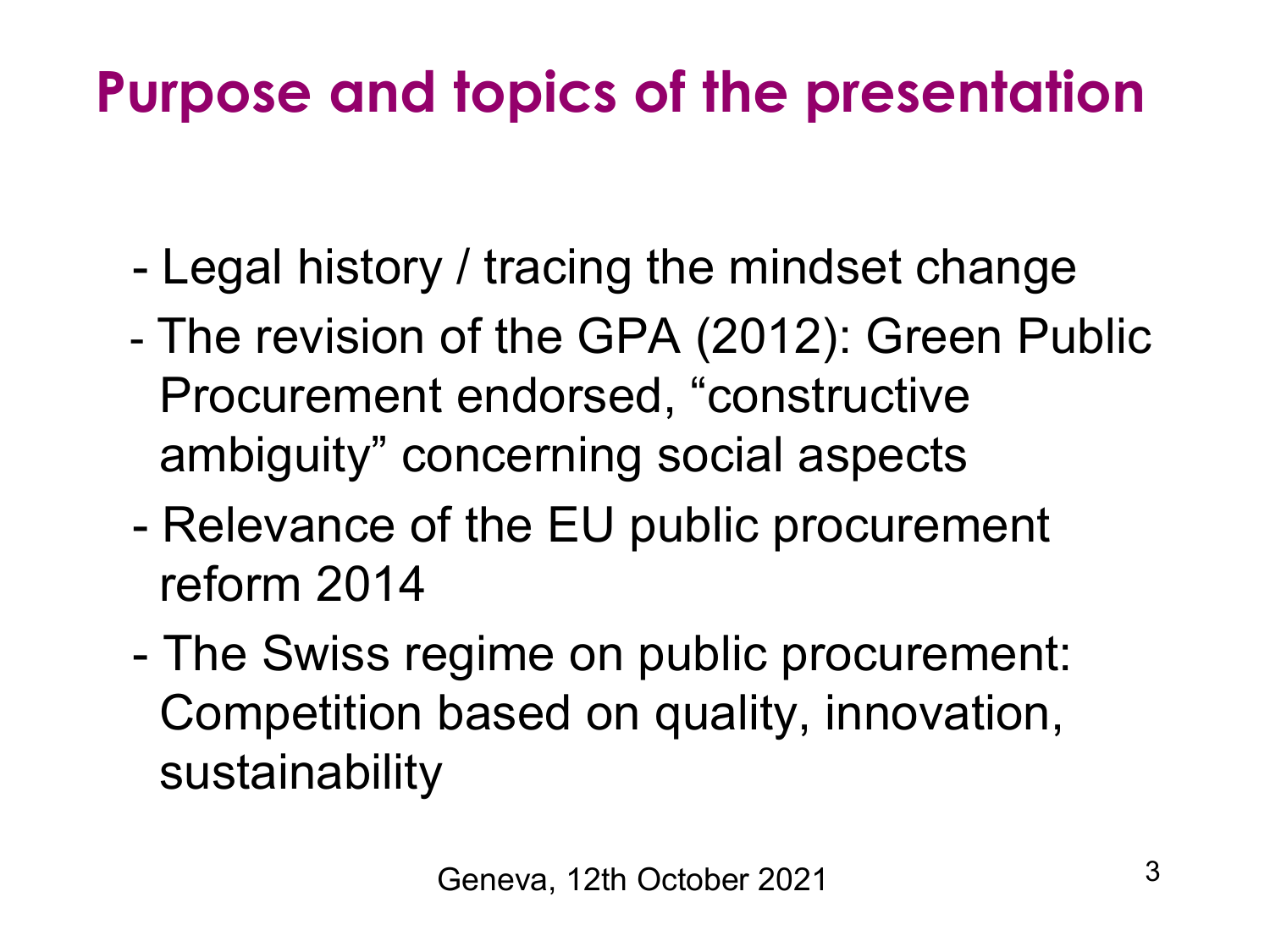#### **Testimonial on legal history from a Swiss perspective I (3 archaeological layers)**



World Trade Institute Bern, May 2018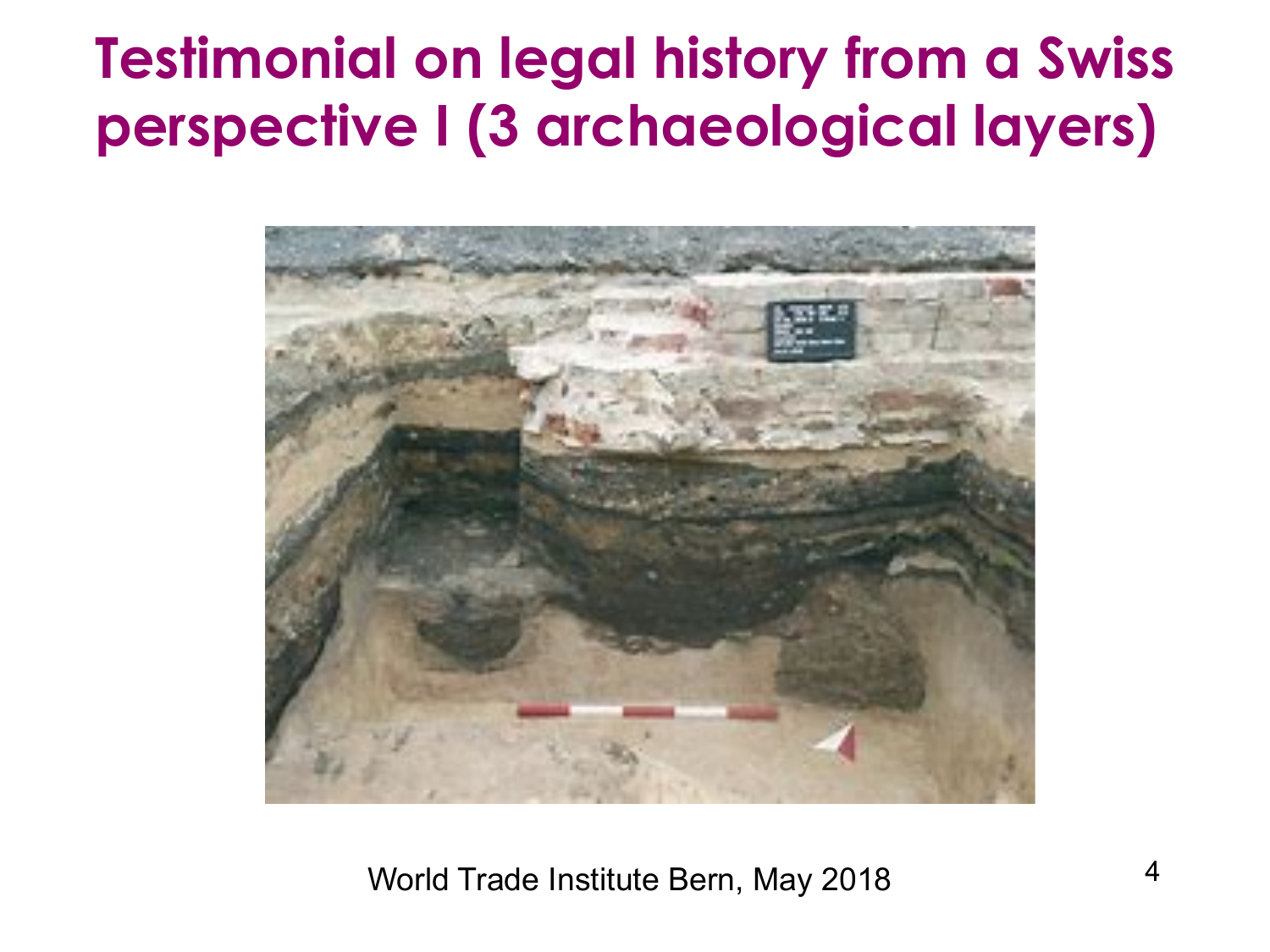# **Testimonial on legal history from a Swiss perspective II (3 archaeological layers)**

- Layer 1: Swiss internal market not really stimulated, market opening not the main focus, political environment favouring favouritism, protectionism and collusion of bidders
- Layer 2: Swiss Internal Market Law, Cartel Act, GPA 1994, Public Procurement Regulation 1994; open markets, competition (based rather on price?); bidders can challenge award decisions
- Layer 3: GPA 2012 / EU directives 2014 / new Swiss regulation on public procurement: Governance/preventing corruption, competition based on quality, sustainability and innovation (completing the goals according to layer 2)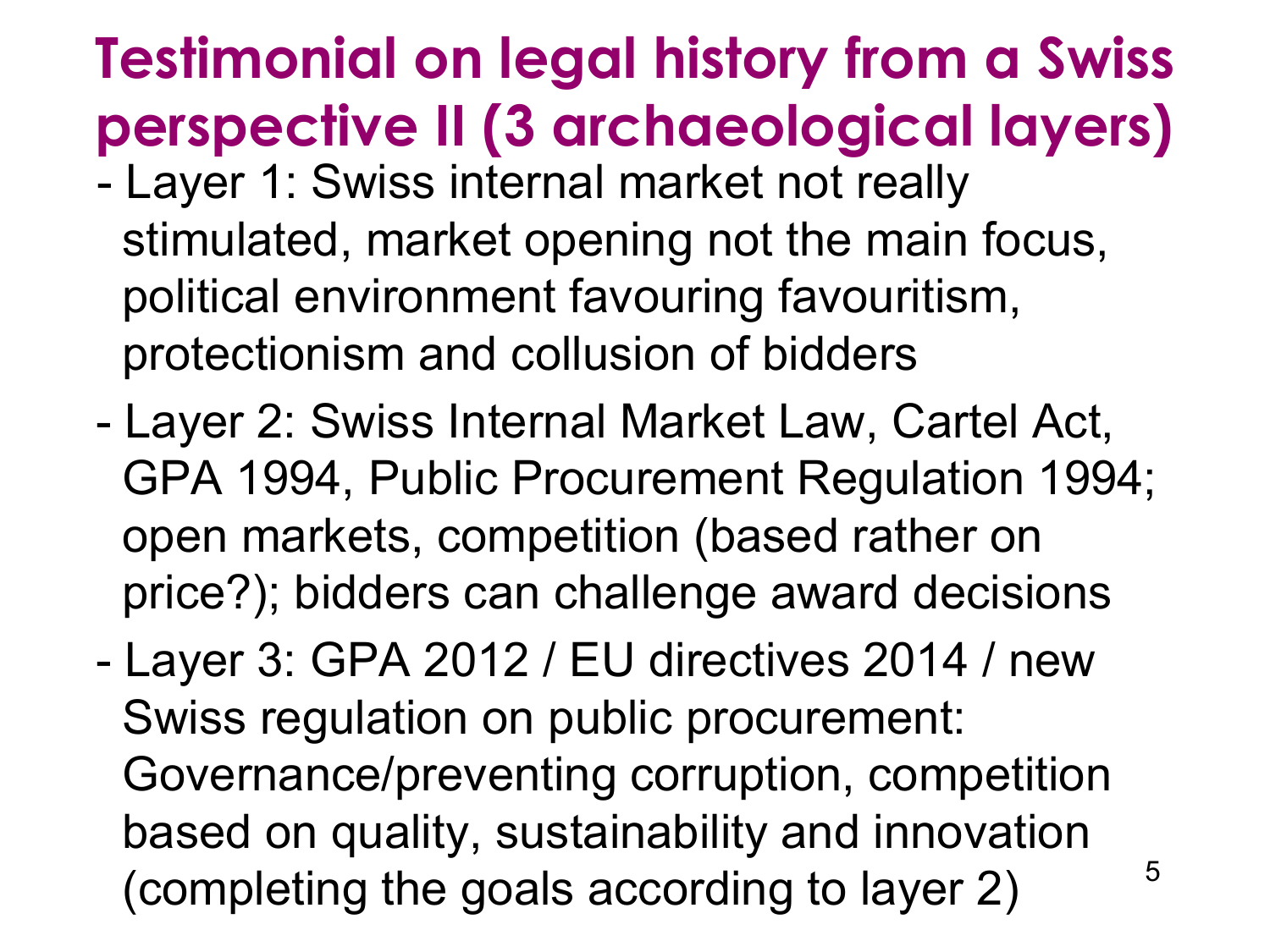# **The revised GPA is more than a market access tool**

"While benefits of the GPA are often seen in terms of providing market access rights for national suppliers in the other GPA parties' markets, the Agreement can also be seen as a powerful tool for improving governance and promoting development."

(Nicholas C. Niggli, former Chairman of the WTO Committee on Government Procurement)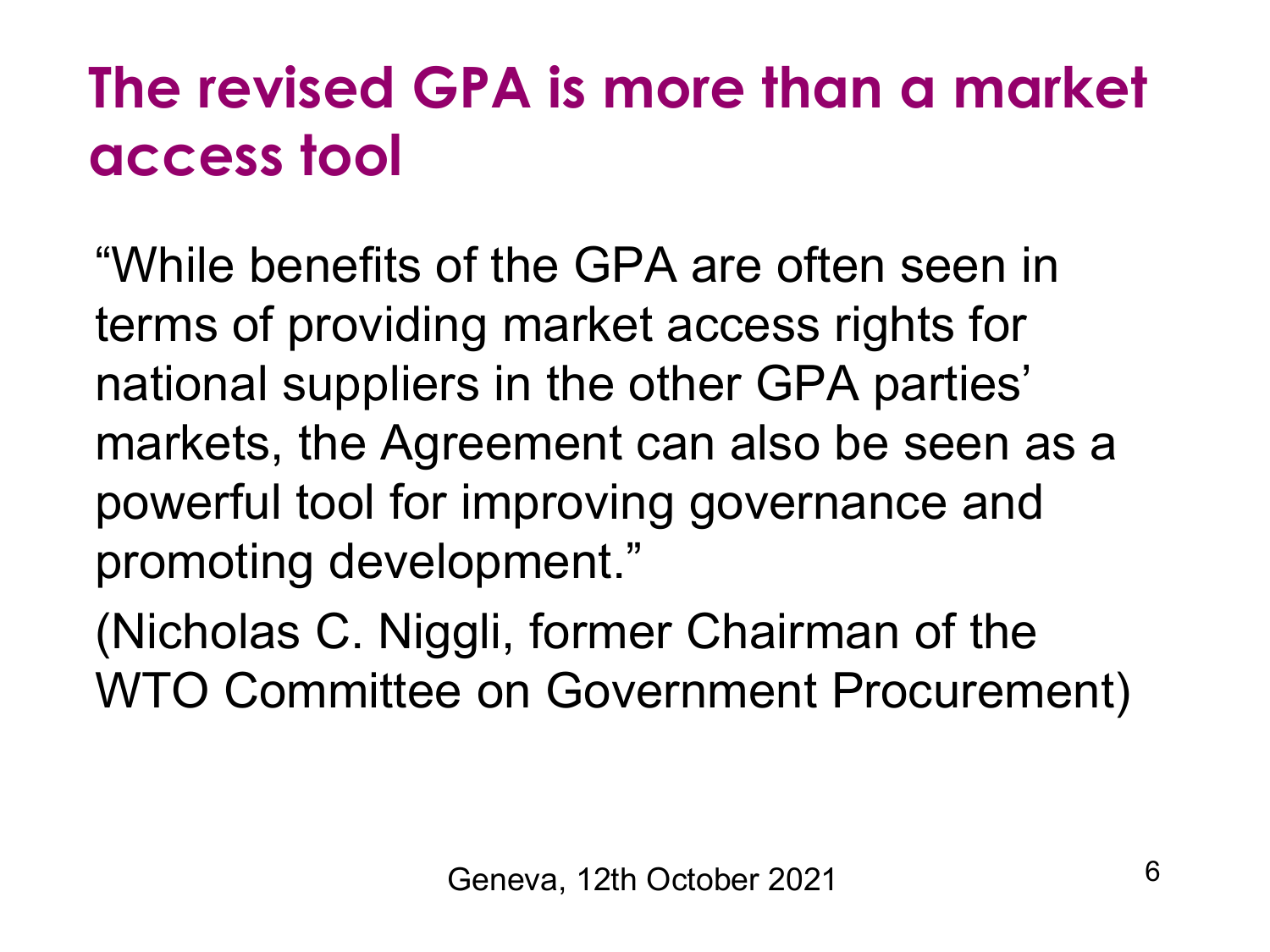## **Sustainable (Public) Procurement: WTO Symposium 2017**



**PROCUREMENT: SYMPOSIUM - GENEVA 22 FEBRUARY 2017** 

#### Symposium on sustainable procurement

Work programme on sustainable procurement of the committee on government procurement  $\mathbb{I}^{\mathbb{I}}$ Centre William Rappard (WTO Headquarters), Room W Geneva, 22 February 2017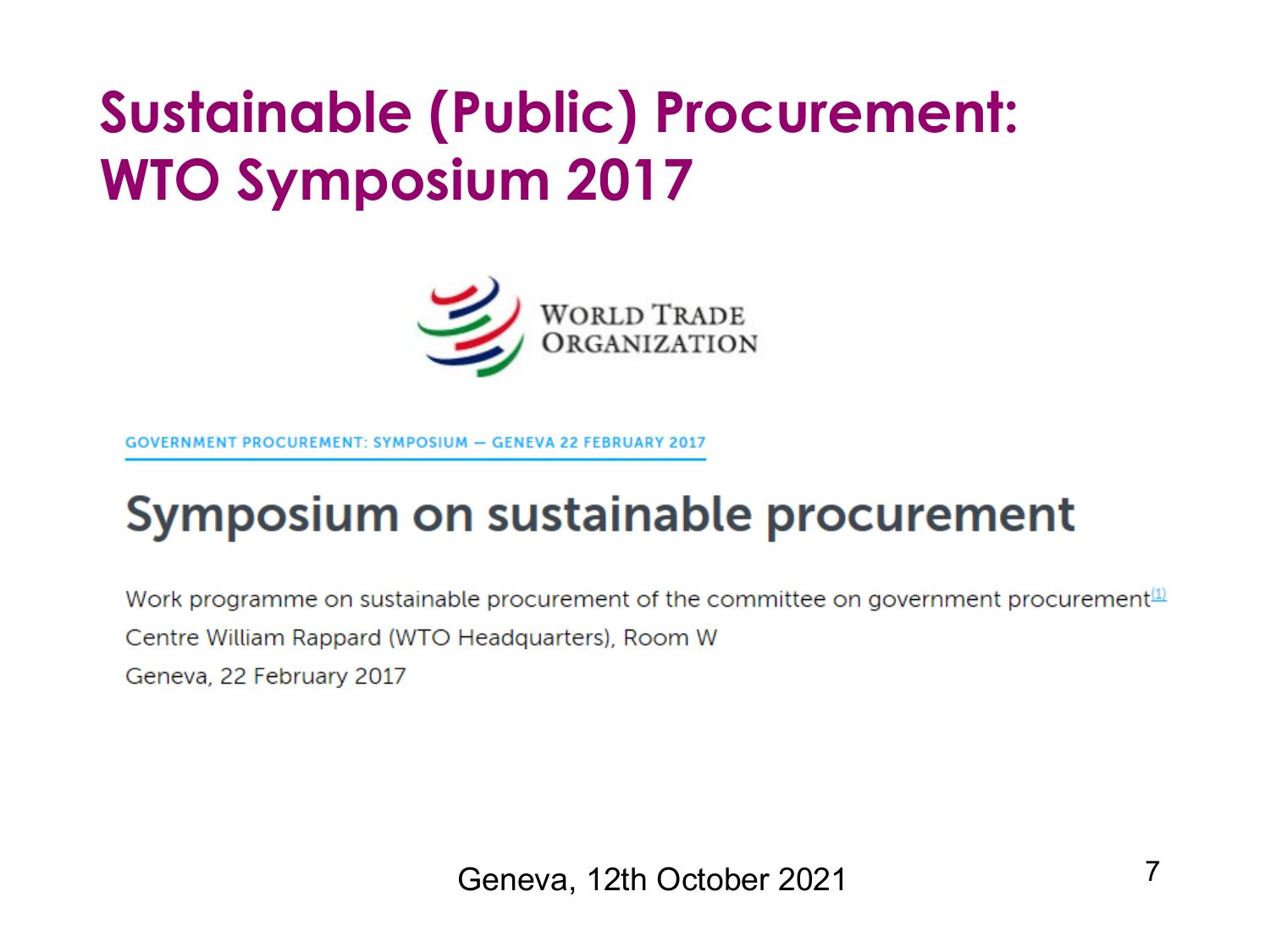# **Stategic use of public procurement as purpose of the EU directive 2014/24/EU**

Public procurement plays a key role in the Europe 2020 strategy […] for smart, sustainnable and inclusive growth' ('Europe 2020'), as one of the market-based instruments to be used to achieve smart, sustainable and inclusive growth while ensuring the most efficient use of public funds (Recital 2 of the Directive 2014/24/EU).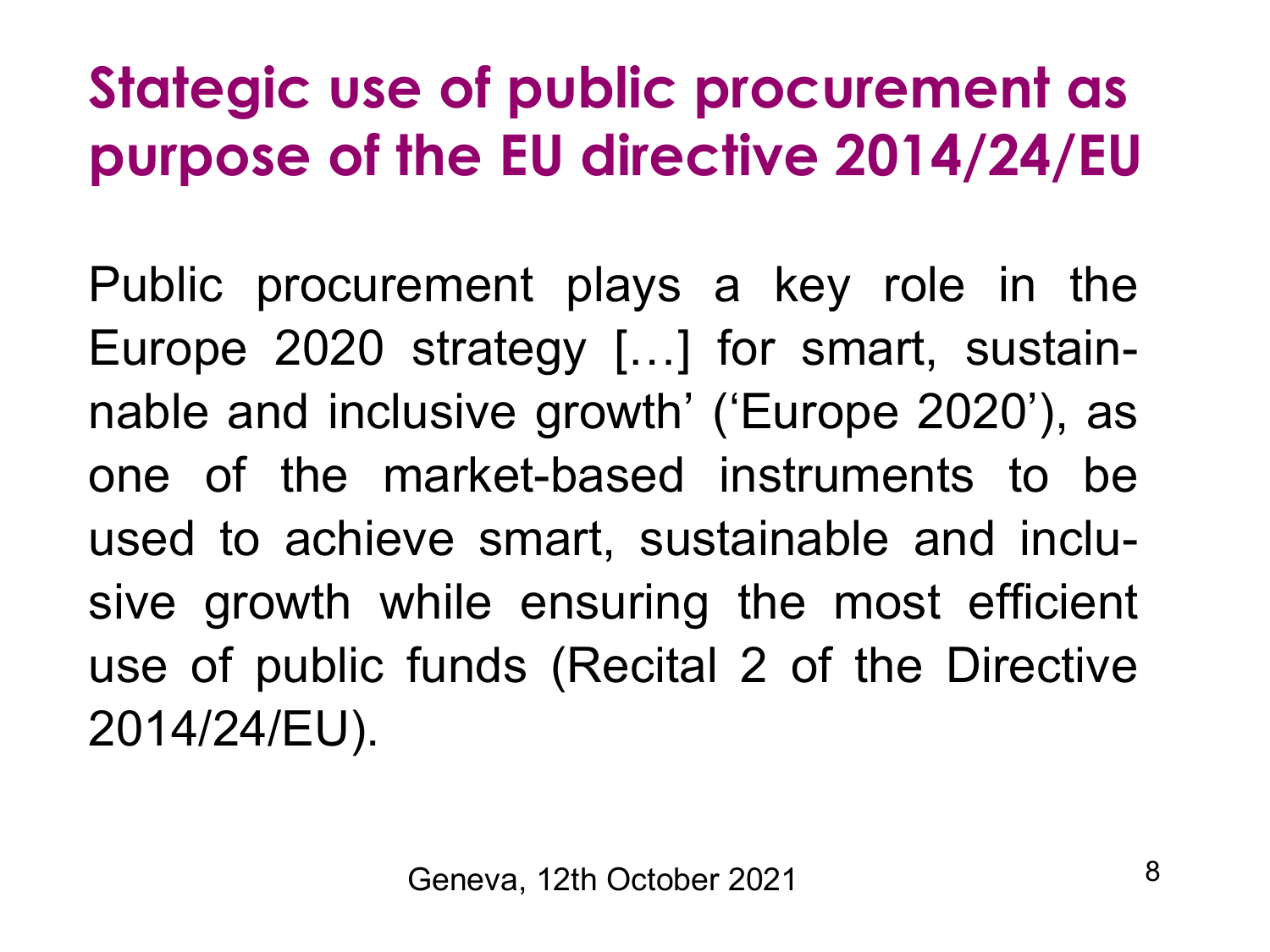## **Directive 2014/24/EU – mandatory exclusion in case of trafficking in human beings**

Art. 57 (1): Contracting authorities shall exclude an economic operator from participation in a procurement procedure where they have established [...]

- child labour and other forms of trafficking in human beings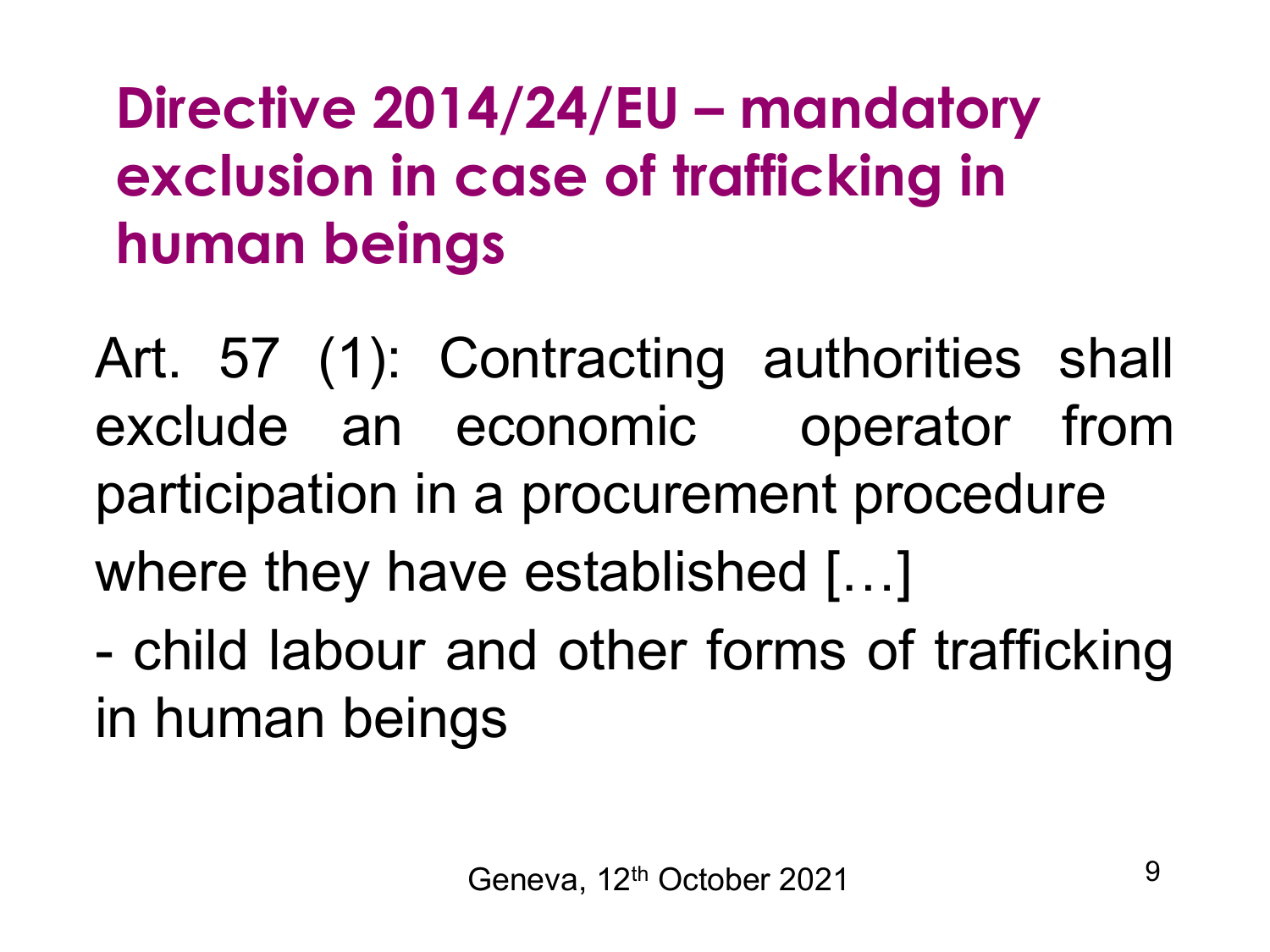## **Directive 2014/24/EU – ILO Core Labour Standards – Exclusion**

Art. 18 and Annex X / Art. 57 / Recital 101: Contracting authorities should further be given the possibility to exclude economic operators ... because of violations of ... social obligations ...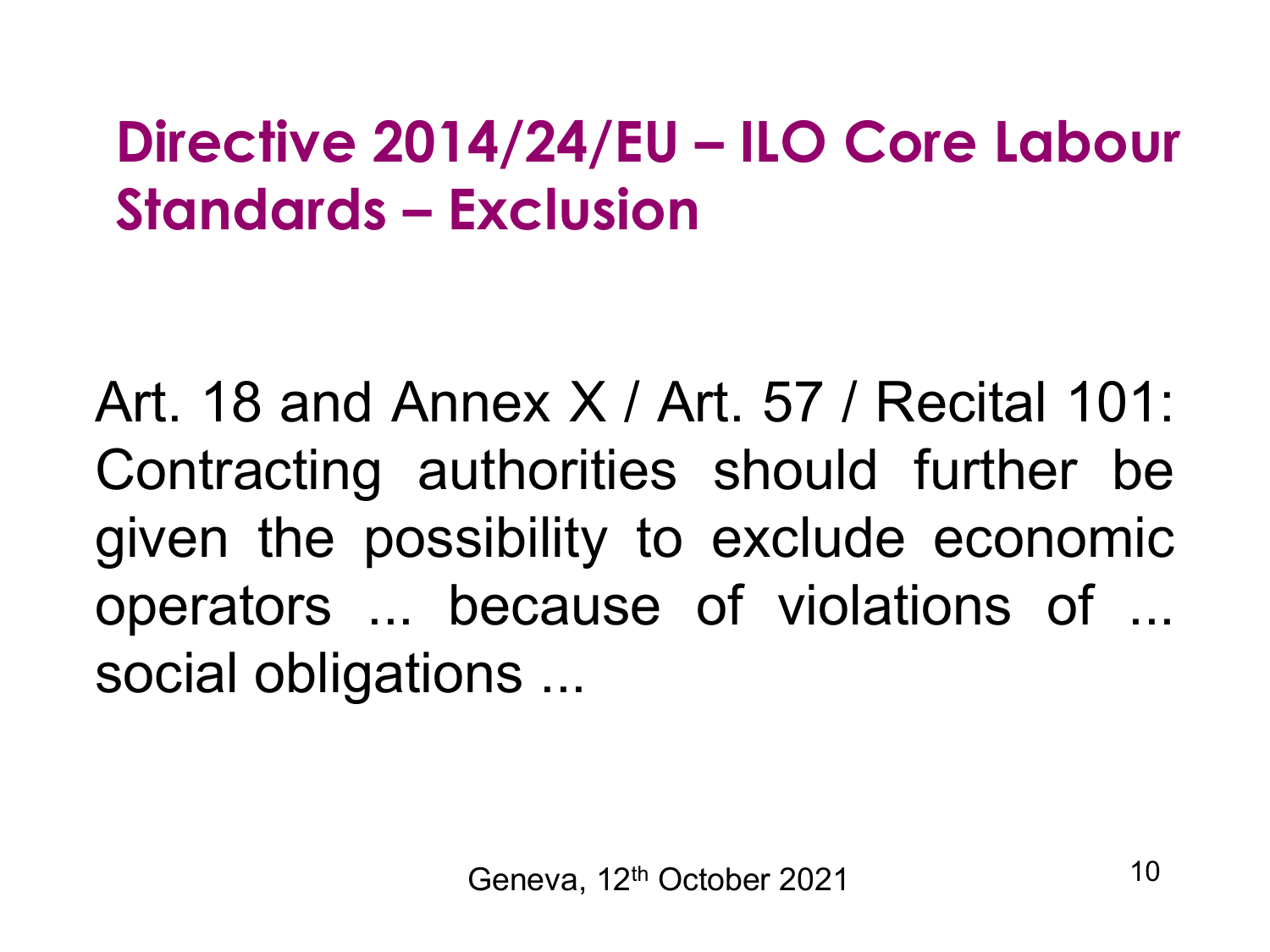# **SPP as a possible purpose of a modern public procurement regulation?**

Reform of the Swiss public procurement law: Art. 2 of a (entirely new) Federal Act on Public Procurement (FAPP):

The purpose of this law is [inter alia] to ensure that public resources are **sustainably** used from an economic, an environmental and a **social perspective**. Competition based on quality, innovation and sustainability are the key terms.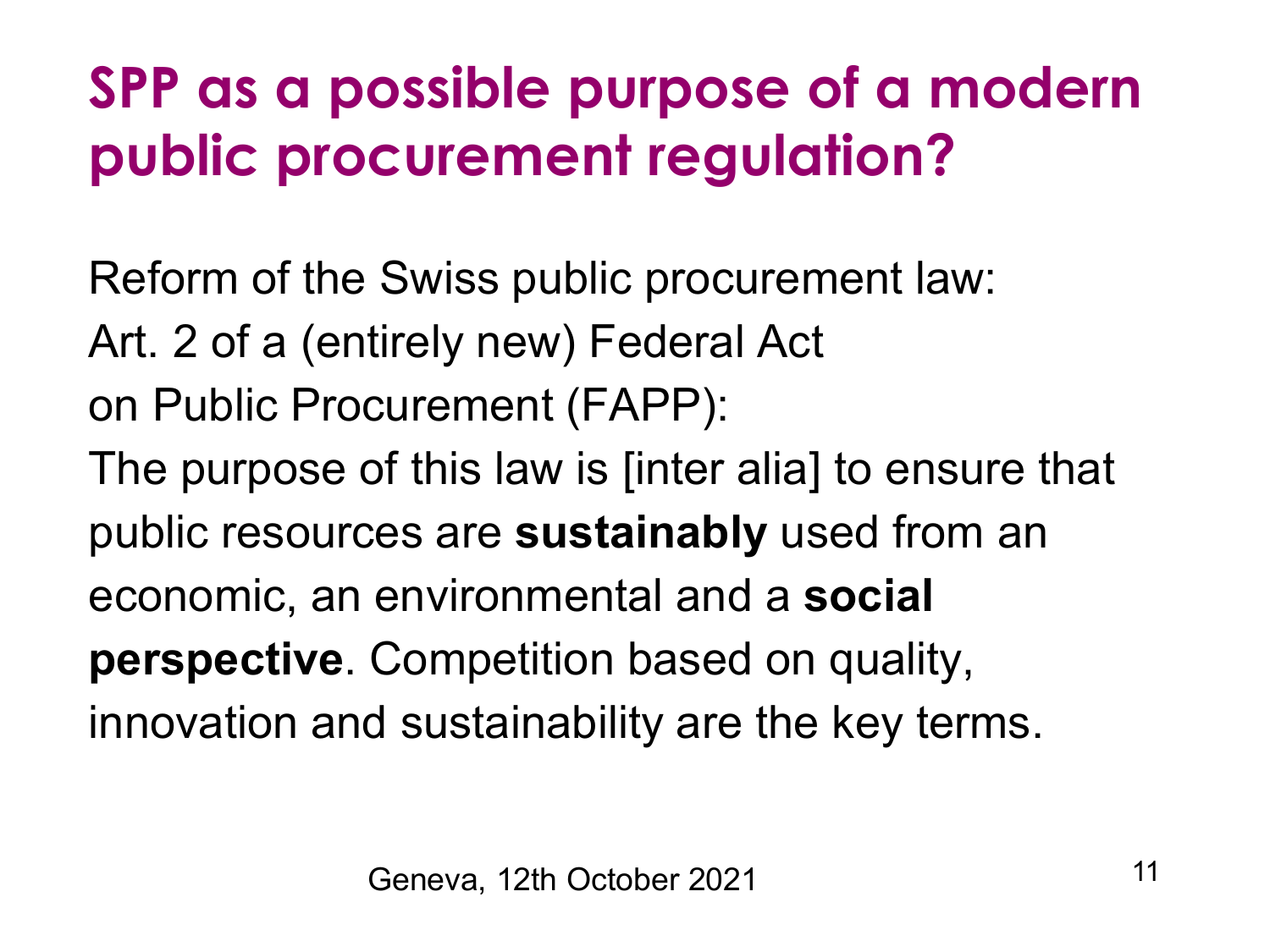#### **The concept of the new Swiss regulation**

The contract is awarded to the most (not only economically) advantageous tender; procurement culture needs to be addressed.

social minimum standards

prevention of dumping environmental minimum standards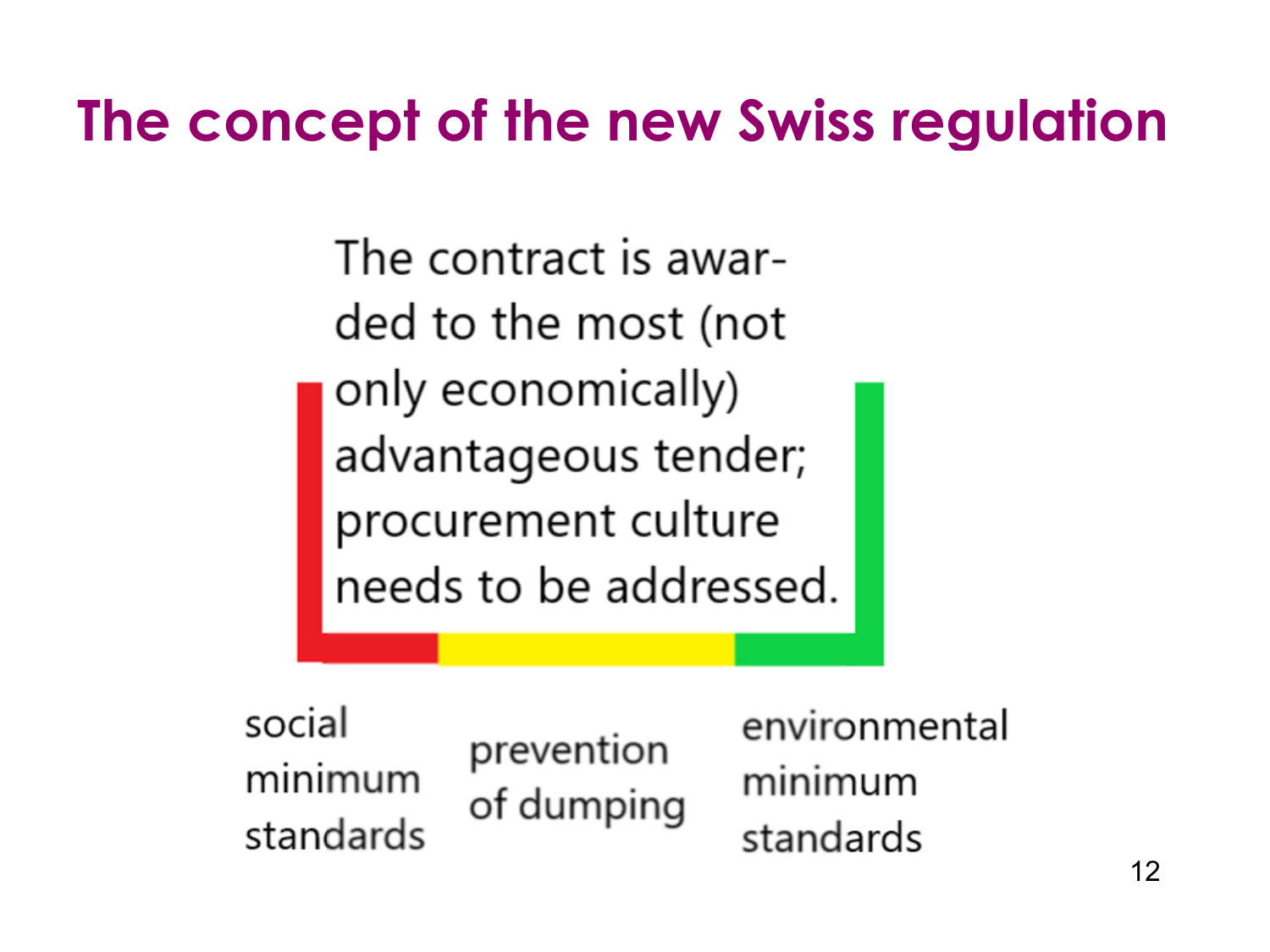#### **Bern becomes a "fair trade town"**

14 February 2017: Bern, the capital of Switzerland, gets the label "fair trade town". Accordingly a Bernese politician would argue that social award criteria should be endorsed during the ongoing reform of the Swiss public procurement law. Classical WTO-lawyers hate social aspects because of their potential to be abused as disguised protectionism. But these are local social aspects; influencing social conditions abroad (as a consumer) is different.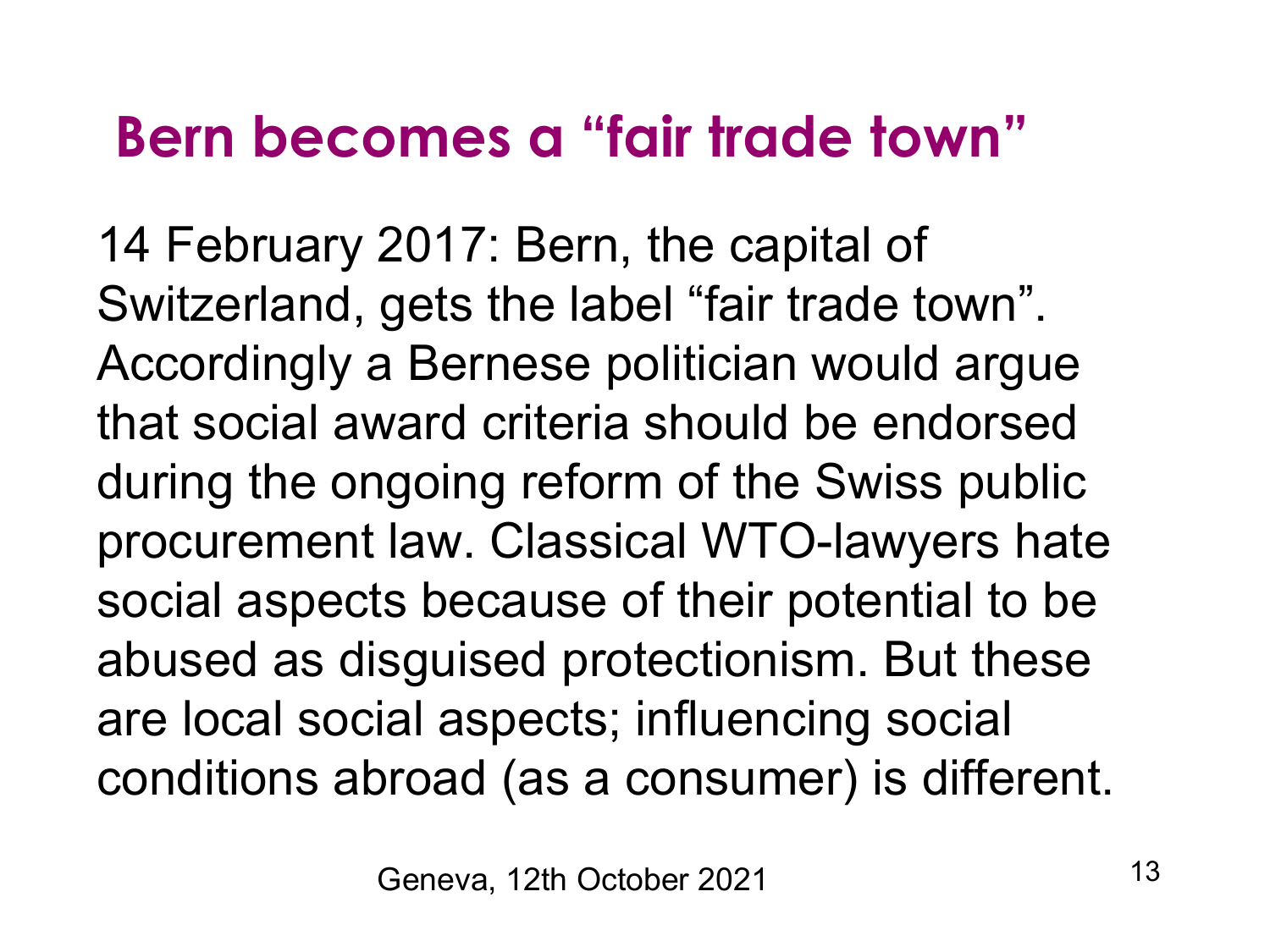# **Conclusion**

There can clearly be found a paradigm change when it comes to the modern way of regulating public procurement (WTO, EU, Switzerland). This means that the neoliberal mindset layer 2 (market access, competition [based on price], money and nothing else) is overlaid by a mindset layer 3 (competition based on quality, sustainability, innovation). This can make out of public procurement a blueprint for a conscious capitalism (especially concerning supply chains).